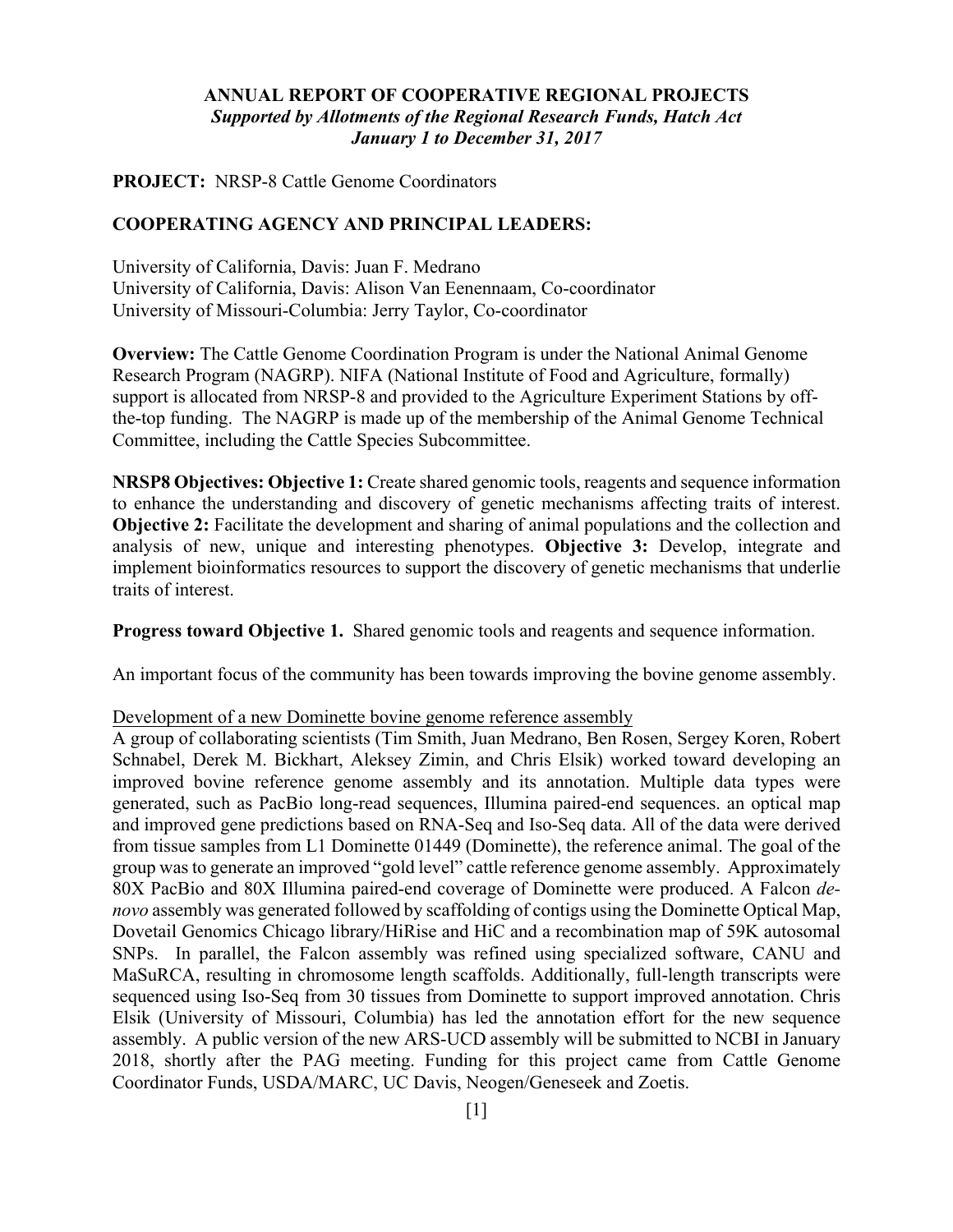As described by Bob Schnabel et al. (PAG abstract W151) comparing imputation accuracy between markers ordered according to the the new ARS-UCD assembly and UMD3.1, approximately 2,000 markers changed positions by greater than 10 Mb or are on different chromosomes in the new assembly. For these markers, average accuracy increased between 1– 13%. The overall mean accuracy was increased modestly, but the largest increases in accuracy occurred for low minor allele frequency  $(\leq 0.03)$  variants, which has significant implications for imputation to sequence level genotypes.

In addition to the Dominette ARS-UCD reference assembly, 2017 was a productive year to generate new cattle assemblies that will provide useful tools for research and commercial applications:

- Zoetis (G. Rincon, PAG abstract W157) generated a complete high quality *de-novo* Holstein bull annotated reference assembly.
- A collaboration between USMARC, University of Adelaide and NHGRI (A. Rhie PAG abstract W149) reported the development of a unique assembly from an F1 hybrid (Angus x Brahman) and a novel method for resolving completely phased haplotype assemblies from both breeds.
- LIC, New Zealand, Ben Rosen at USDA/Beltsville and others are completing long read *denovo* assemblies of a Holstein bull and a Jersey bull.
- A draft genome assembly and annotation for river buffalo was published (Giga Sci 6(10), 2017).

# Functional Annotation of Animal Genomes (FAANG) initiative

Huaijun Zhou and collaborators at U.C. Davis with the support of both USDA NIFA and NRSP8 Bovine Genome Coordinator funds are following the blueprint of the human and mouse ENCODE projects for identifying the functional roles of regulatory elements in the cattle genome. The goals are to annotate promoter, enhancer, and silencer region specific chromatin marks, and to determine the functional roles of regulatory regions in relevant tissues in each species. Cattle tissues were collected from four (2 males and 2 females) 14 month old Line 1 Hereford animals. The samples from eight tissues (skeletal muscle, liver, adipose, spleen, hypothalamus, brain cortex/whole, cerebellum, and lung) from the animals were processed for RNA-Seq, DNase-Seq, ATAC-Seq, ChIP-Seq, DNA-methylation, Hi-C and other assays. Data are being integrated to functionally annotate regulatory elements within the bovine genome.

We expect that the FAANG cattle initiative will be significantly expanded with added collaborations and assays supported by the recent FAANG Program Area NIFA funding.

# **Progress towards Objective 3:** Bioinformatics and database resources

# Cattle GRIN Genomics Database

Harvey Blackburn at USDA-ARS National Animal Germplasm Program (NAGP), Colorado State University Experimental Station and EMBRAPA have joined efforts to develop a genomic database that will serve as a repository for DNA data from the large animal genomics projects which have valuable data that need permanent archiving for future research. This effort, coupled with the existing capacities to store phenotypic and production system data in the Animal-GRIN database as well as germplasm/tissue samples, will facilitate the communities' efforts to maintain genomic data for future use. Efforts have also been ongoing to interface the Animal-GRIN system with the Internet 2 effort, which the USDA ARS, as a whole, has been engaged in developing. The